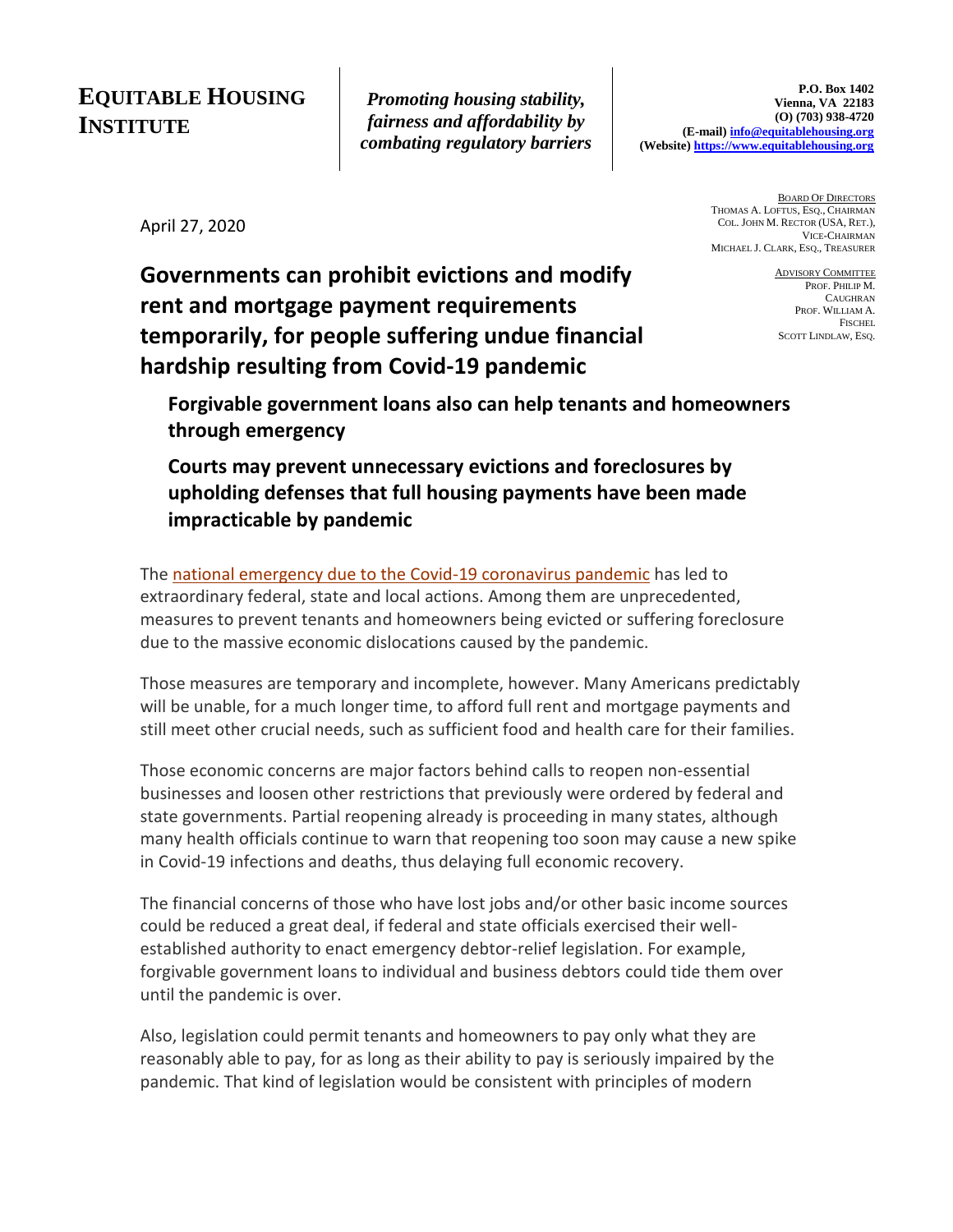contract law, and it could ensure that tenants, homeowners and their advisors are aware of their legal rights. In fact,

This update will discuss several issues:

- 1. Emergency government authority to modify rent and mortgage payment requirements temporarily;
- 2. Governmental actions to aid tenants and homeowners during the Covid-19 pandemic;
- 3. Forgivable loans to individual and business debtors; and
- 4. The Impracticability defense to full rent and mortgage payments.

### **1. Emergency government authority to modify rent and mortgage payment requirements temporarily**

The federal and state governments have ample legal authority to shield renters and homeowners from adverse actions based on their failure to make full rent and mortgage payments, where those payments become unduly burdensome due to a public emergency such as the Covid-19 pandemic.

For example, the U.S. Supreme Court has upheld the constitutionality of a state's emergency housing statute that prohibited eviction of tenants for two years, in numerous cities of the state, provided that the tenant paid "a reasonable rental, to be determined by the courts[.]" *Edgar A. Levy Leasing Co. v. Siegel*, 258 U.S. 242, 243 (1922). The Court found an adequate basis for the New York legislature's declaration of a "social emergency" which constituted a serious threat to the public welfare in those cities.

In that case, the Court relied on its previous decisions that in such a temporary emergency, housing may be "clothed . . . with a public interest sufficient to justify restricting property rights" of the buildings' owners, to the extent done in the statute. *Id.* at 247, citing *Block v. Hirsh,* 256 U.S. 135 (1921); *Marcus Brown Holding Co. v. Feldman*, 256 U.S. 170 (1921).

The same rationale has been applied to mortgage-related regulations of building-andloan associations. *Veix v. Sixth Ward Bldg. & Loan Ass'n*, 310 U.S. 32 (1940). *See also, e.g., Loretto v. Teleprompter Manhattan CATV Corp.*, 458 U.S. 419, 440 (1982) (summarizing those and other relevant Supreme Court decisions).

The *National Emergencies Act*, 50 U.S.C. §§ 1601-1651, sets forth procedural requirements for the President's exercise of temporary, emergency powers. Since enactment of that statute in 1976, Presidents have declared a national emergency 56 times. The latest is President Trump's declaration regarding the Covid-19 outbreak, issued on March 13, 2020 (85 Fed. Reg. 15337).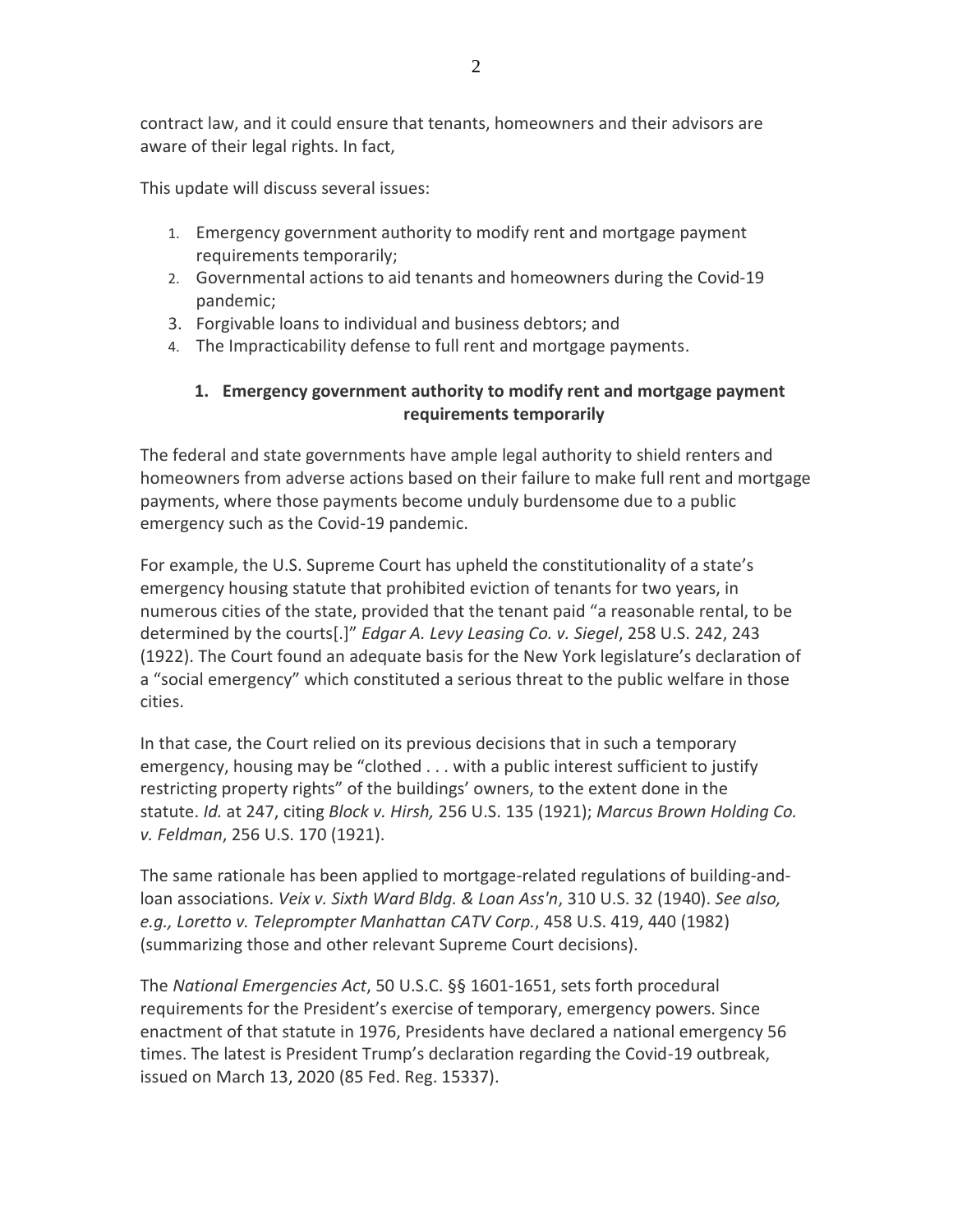The emergency powers that Congress has authorized the President to use include imposing temporary wage and price controls—including rent controls—nationwide (President Nixon, in 1970; President F. D. Roosevelt, 1942). State governments have comparable authority to protect their state's citizens.

## **2. Governmental actions to aid tenants and homeowners during pandemic**

On March 27, the federal government eased the burden of rent and mortgage payments for people adversely affected by the Covid-19 emergency, under the [CARES Act.](https://www.congress.gov/bill/116th-congress/senate-bill/3548/text?q=product+update) Among its provisions:

- American adults with an income of \$75,000 or less (\$150,000 or less for married couples) were due to receive \$1,200 in direct, financial relief—plus \$500 for each child;
- Unemployment insurance coverage and time limits have been greatly expanded; and
- There is a 120-day moratorium (set to expire July 25) on evictions involving any property that is covered by federal housing programs generally, or that has a federally-backed mortgage loan.
- There also is a foreclosure moratorium (set to expire on May  $17^{th}$ ) for singlefamily mortgages backed by Fannie Mae or Freddie Mac. "During this national health emergency, no one should be forced from their home," in the words of Federal Housing Finance Agency (FHFA) Director Mark Calabria.

However, that CARES Act help is limited as well as temporary. For example:

- Many residential mortgages are not federally backed, and thus are not subject to the CARES Act moratorium. It often will be difficult for tenants to determine whether rental properties other than public housing or housing voucher properties are covered by the CARES Act.
- That Act does not affect the amounts that are due under the terms of rental and mortgage contracts. As things stand, as of July 25—even as to rental homes covered under the CARES Act—landlords would be permitted to pursue evictions against tenants who are not fully caught up in rent payments.

Many states and cities also have paused evictions and foreclosures, even as to properties not covered by the CARES Act. Local codes or orders may provide additional remedies. However, state and local actions generally have not affected the payment requirements in the underlying rental and mortgage contracts. Also, many of those actions are set to end when courts reopen.

To bring order out of the current chaos regarding tenants' and homeowners' payment obligations, EHI urges further legislation that (a) provides forgivable loans to tenants and homeowners, to protect them as well as their landlords and lenders; and (b)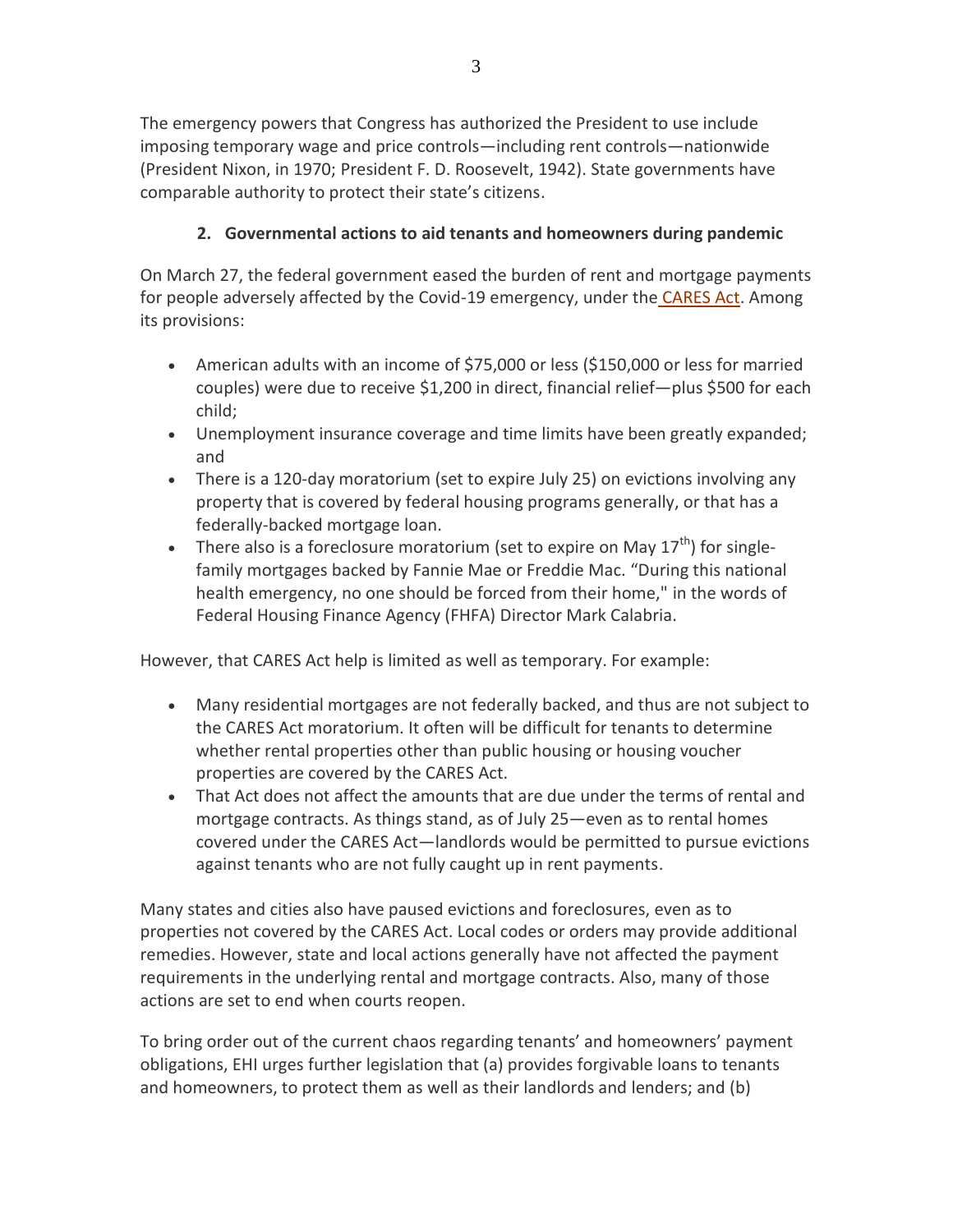protects people's rights to reasonable limitations on their contractual payment obligations, where their ability to pay has been seriously disrupted by reasonably unforeseeable circumstances such as the pandemic. Those subjects are discussed below.

### **3. Forgivable loans to individual and business debtors**

Forgivable government loans to individual and business debtors would enable debtors to refinance their contract obligations (including leases, mortgages, and other real estate-related loans) at very low interest rates for the duration of the pandemic. Those loans could promote the nation's general economic stability and recovery.

That strategy has been described by nationally-recognized housing economics expert, Prof. William A. Fischel (a member of our Institute's (EHI's) Advisory Committee). Federal authorities such as the U.S. Treasury and the Federal Reserve Board are the best institutions to do this, according to Prof. Fischel. He points out that doing so:

spreads out the cost of the bailout to taxpayers generally. Saving the economy and preventing hardship are everybody's business. . . . A loan whose repayment terms are contingent on need would give immediate relief and allow determination of need to be figured out later.

## **4. Impracticability defense to full rent and mortgage payments**

Among the possible sources of help to tenants and homeowners whose ability to pay according to their contracts' terms has been impaired due to the pandemic, is the contract defense of "Impracticability of Performance" (originally "Impossibility of Performance"). Under that doctrine, failure to pay the full amount called for by a rental agreement or mortgage, when it comes due, may be excusable—if that payment was impracticable for the tenant or homeowner, because of a reasonably unforeseeable event occurring after the contract was made.

The Covid-19 pandemic seems to be a textbook case of a reasonably unforeseeable event intervening after the creation a rental contract or mortgage—a *force majeure* ("superior force")—that justifies modification of the payment terms where they have become unduly burdensome. The Impracticability of Performance defense may be invoked even if there is no provision in the contract on the subject.

*See, e.g., Opera Co. of Boston, Inc. v. Wolf Trap Foundation for Performing Arts*, 817 F.2d 1094, 1097-1102 (4th Cir. 1987) (discussing the history and evolution of the "impracticability" doctrine). *See generally, e.g., Restatement 2d of Contracts*, §§ 261, 269, and 270 (1981) (discussing effect of total, temporary, or partial impracticability of performance by a party to a contract). (The U.S. Supreme Court treated *Restatement* § 261 as authoritative in a case involving contract rights of federal savings and loan associations—whose function is to provide citizens with affordable housing funds. *U.S.*